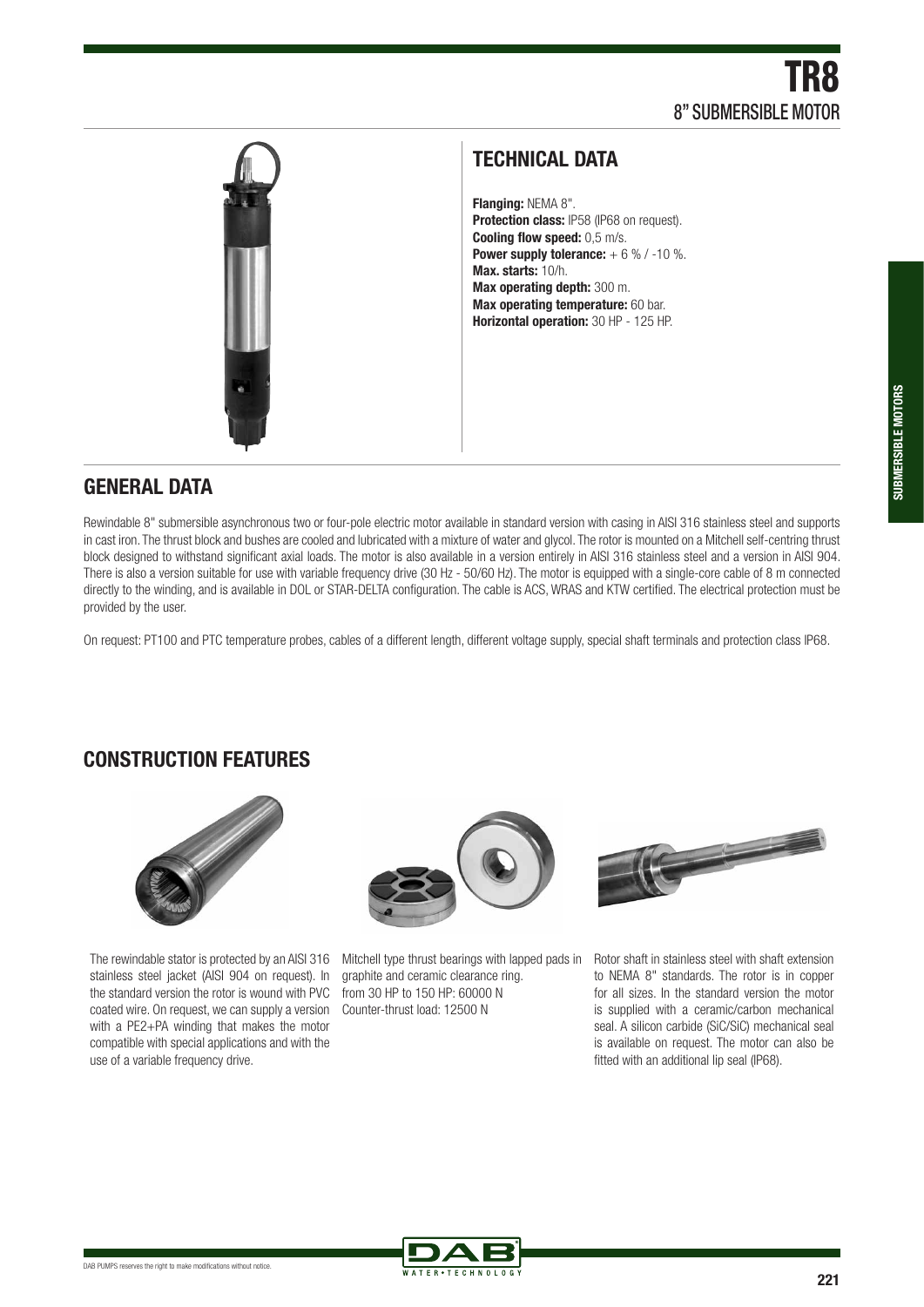

# **MATERIALS**

| N.             | <b>PARTS</b>     | <b>STD VERSION</b>                  | <b>VERSION 316 SS</b>               | <b>VERSION 904 SS</b>               |  |
|----------------|------------------|-------------------------------------|-------------------------------------|-------------------------------------|--|
| 1              | <b>SHAFT</b>     | STAINI FSS STFFI                    | STAINI FSS STFFI                    | STAINI FSS STFFI                    |  |
| $\mathfrak{p}$ | SHAFT TFRMINAL   | AISI 316 STAINI FSS<br><b>STFFI</b> | AISI 316 STAINI FSS<br><b>STFFI</b> | AISI 904 STAINI FSS<br><b>STFFI</b> |  |
| 3              | MECHANICAL SEAL  | CERAMIC/CARBON                      | SIC/SIC                             | SIC/SIC                             |  |
| $\overline{4}$ | <b>BUSHES</b>    | <b>GRAPHITF</b>                     | <b>GRAPHITF</b>                     | <b>GRAPHITF</b>                     |  |
| 5              | CABI F           | <b>FPDM</b>                         | <b>FPDM</b>                         | <b>FPDM</b>                         |  |
| 6              | STRUCTURAL PARTS | <b>CAST IRON</b>                    | AISI 316 STAINI FSS<br><b>STFFI</b> | AISI 904 STAINI FSS<br><b>STFFI</b> |  |
| $\overline{7}$ | <b>JACKFT</b>    | AISI 316 STAINI FSS<br><b>STFFI</b> | AISI 316 STAINI FSS<br><b>STFFI</b> | AISI 904 STAINI FSS<br><b>STFFI</b> |  |
| 8              | CI FARANCE RING  | <b>CFRAMIC</b>                      | <b>CFRAMIC</b>                      | <b>CFRAMIC</b>                      |  |
| 9              | <b>THRUST</b>    | <b>GRAPHITF</b>                     | <b>GRAPHITF</b>                     | <b>GRAPHITF</b>                     |  |
| 10             | <b>DIAPHRAGM</b> | <b>FPDM</b>                         | <b>FPDM</b>                         | <b>FPDM</b>                         |  |
| 11             | <b>SCREWS</b>    | AISI 304 STAINI FSS<br><b>STFFI</b> | AISI 316 STAINI FSS<br><b>STFFI</b> | AISI 904 STAINI FSS<br><b>STFFI</b> |  |

# **DIMENSIONS -THREE-PHASE MOTORS - 2 poles**

|             |     | P <sub>2</sub> | <b>LENGTH</b> | <b>WEIGHT</b> | <b>AXIAL THRUST</b><br>N |  |
|-------------|-----|----------------|---------------|---------------|--------------------------|--|
| <b>TYPE</b> | hp  | kW             | mm            | kg            |                          |  |
|             | 30  | 22             | 1010          | 126           | 60000                    |  |
|             | 35  | 26             | 1050          | 134           | 60000                    |  |
|             | 40  | 30             | 1110          | 146           | 60000                    |  |
|             | 50  | 37             | 1160          | 156           | 60000                    |  |
| 50 Hz       | 60  | 45             | 1270          | 177           | 60000                    |  |
|             | 75  | 55             | 1350          | 192           | 60000                    |  |
|             | 85  | 63             | 1490          | 218           | 60000                    |  |
|             | 100 | 75             | 1590          | 237           | 60000                    |  |
|             | 125 | 92             | 1830          | 283           | 60000                    |  |
|             | 150 | 110            | 2060          | 333           | 60000                    |  |

# **DIMENSIONS -THREE-PHASE MOTORS - 4 poles**

|             |    | P <sub>2</sub> | <b>LENGTH</b> | <b>WEIGHT</b> | <b>AXIAL THRUST</b><br>N |  |
|-------------|----|----------------|---------------|---------------|--------------------------|--|
| <b>TYPE</b> | hp | kW             | mm            | kg            |                          |  |
|             | 15 | 11             | 1110          | 146           | 60000                    |  |
|             | 20 | 15             | 1160          | 156           | 60000                    |  |
|             | 25 | 18,5           | 1270          | 177           | 60000                    |  |
| 50 Hz       | 30 | 22             | 1350          | 192           | 60000                    |  |
|             | 35 | 26             | 1490          | 218           | 60000                    |  |
|             | 40 | 30             | 1590          | 237           | 60000                    |  |
|             | 50 | 37             | 1830          | 283           | 60000                    |  |